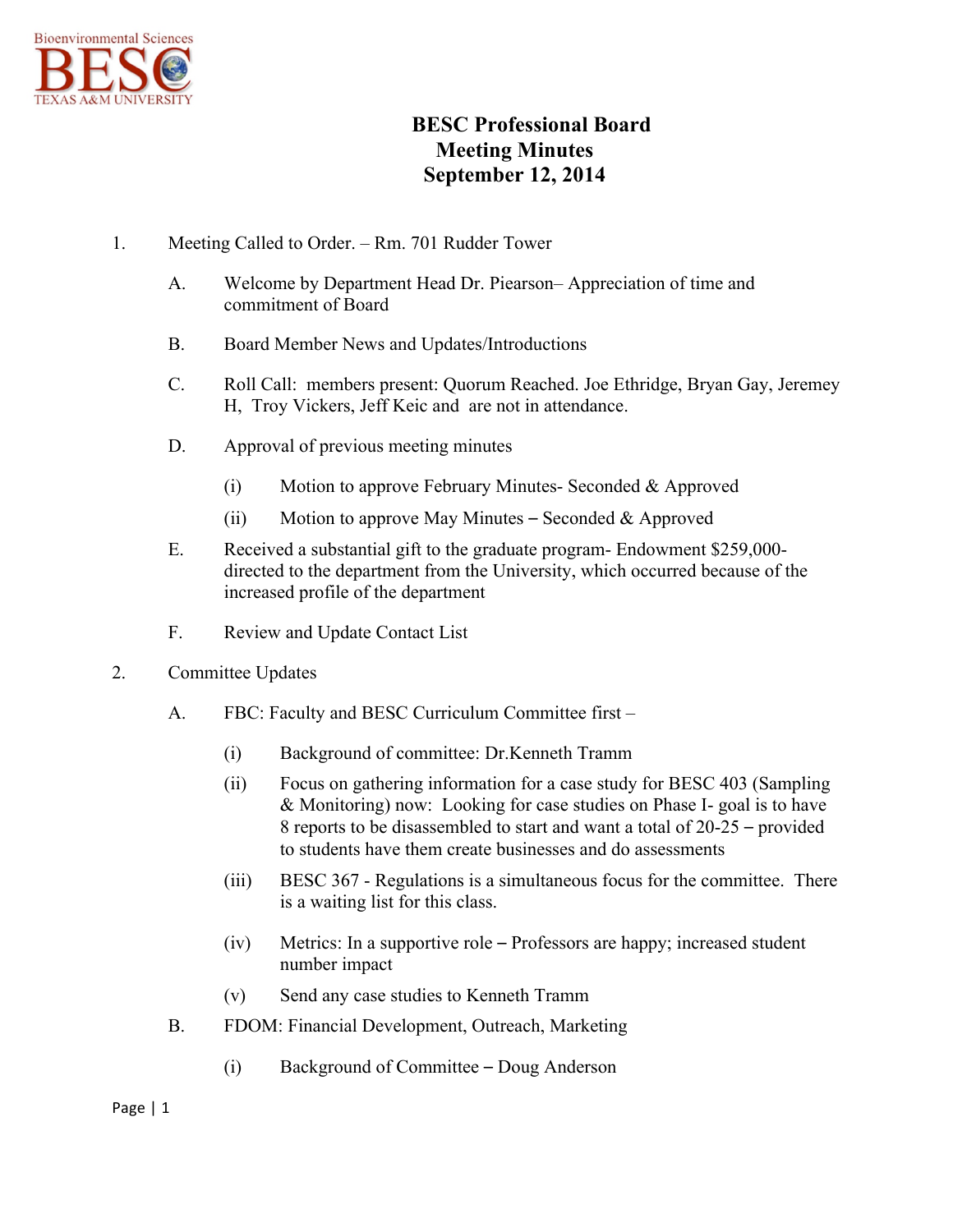- (ii) BESC Newsletter will do one newsletter in early December and then a flyer to keep them excited and invite them to the tailgate.
- (iii) Consider preparing materials for companies and possible donors. Dr. Pierson is starting the draft and it will go through the approval process.
- (iv) BESC Foundation Account
	- 1. Book Value: \$28,065.36 \$36,658.31
	- 2. Market Value: \$29,118.60 \$33,665.49
	- 3. Cash Available \$ 53.93
	- 4. There has been a 30% increase in gifts since the last board meeting.
- (v) Operating Account
	- 1. Tabling the request made for possible annual amount paid by board meeting
	- 2. There is a small operating account that has been put into place using some of the matching funds. Please consider donating to this fund for future events.
- C. SDM: Student Development & Mentoring committee
	- (i) Update from Nicole Hausler
	- (ii) Social Media: LinkedIn up and running– have increased followers from 90 to 114- still want to increase the social media space –
		- 1. BESC students have a Facebook page do we want to use this to direct them to the LinkedIn page?
		- 2. Possibly use Instagram and Twitter
	- (iii) November 4, 2014: Volunteers for Fall 2014
		- 1. Student Mentoring Workshop: 6-7 pm– want more diversity Talk to Nicole
		- 2. Career Panel will occur after the Mentoring Workshop 7-9 pm (open to all BESC and NAEP students)
		- 3. High Impact for students Great partnership between Board, Career Center and Students
		- 4. Contact Nicole Houser with any possible non-board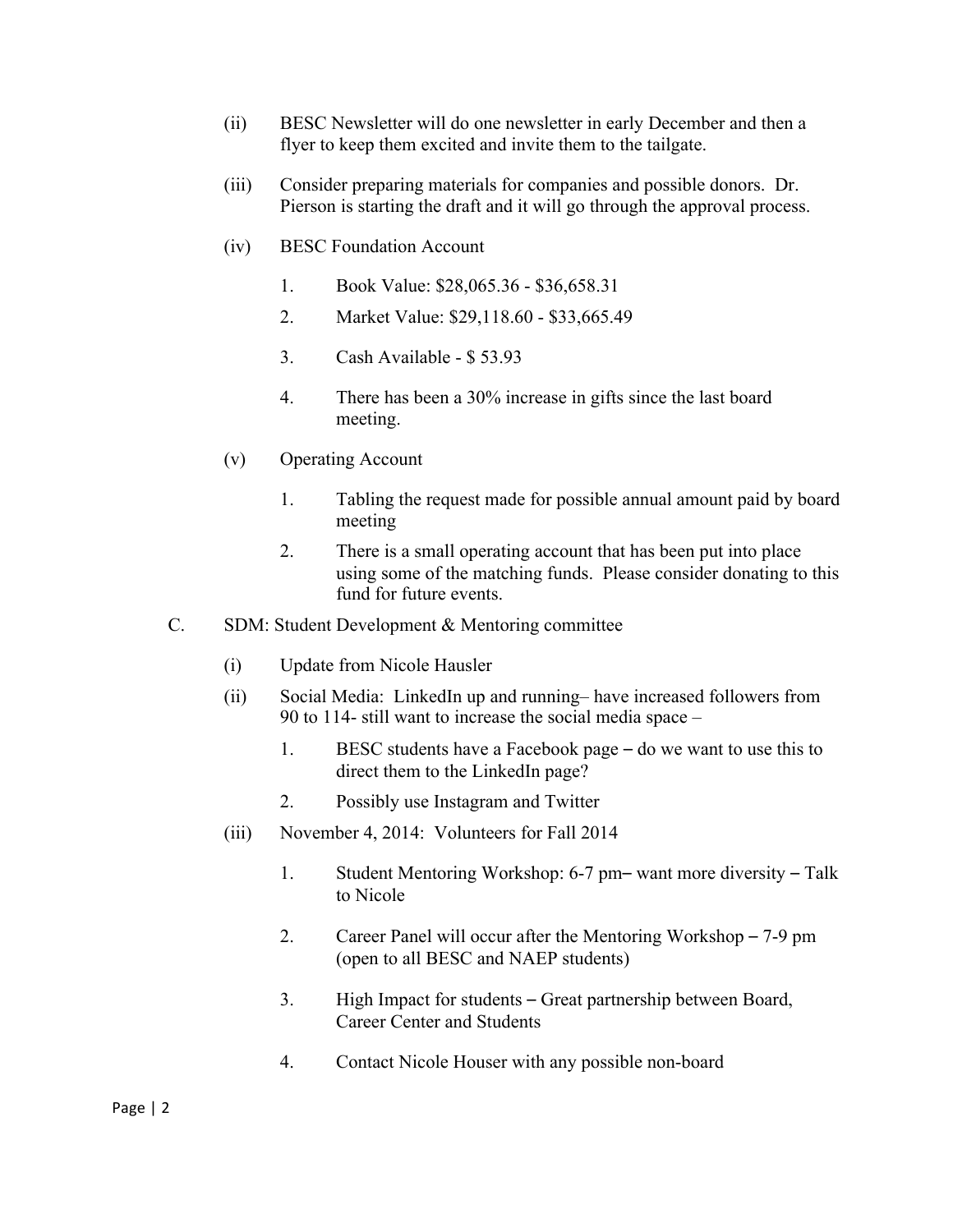- (iv) BESC Job Board: It is working now need to advertise and promote it to both students and industry. Working on getting feedback from internships.
- 3. Committee Realignment/Assignments Discussion
	- A. FDOM
		- (i) Jeremy Hanzlik
		- (ii) Jamie Bryan
		- (iii) Doug Anderson Chair
		- (iv) Jeff Truss Vice-Chair
		- (v) Joe Ethridge
	- B. SDM: Student Development & Mentoring committee
		- (i) Craig Holloway
		- (ii) Elspeth Sharp
		- (iii) Bryan Gay Chair
		- (iv) Michael Jochum
		- (v) Melissa Deneena
		- (vi) Nicole Hausler Vice-Chair
		- (vii) Dawn Steph
		- (viii) Jeff Keic
	- C. FBC: Faculty and BESC Curriculum Committee
		- (i) Candice Boeck Vice-Chair
		- (ii) Troy Vickers
		- (iii) David Edge
		- (iv) Dr.Kenneth Tramm Chair
		- (v) Jim Formby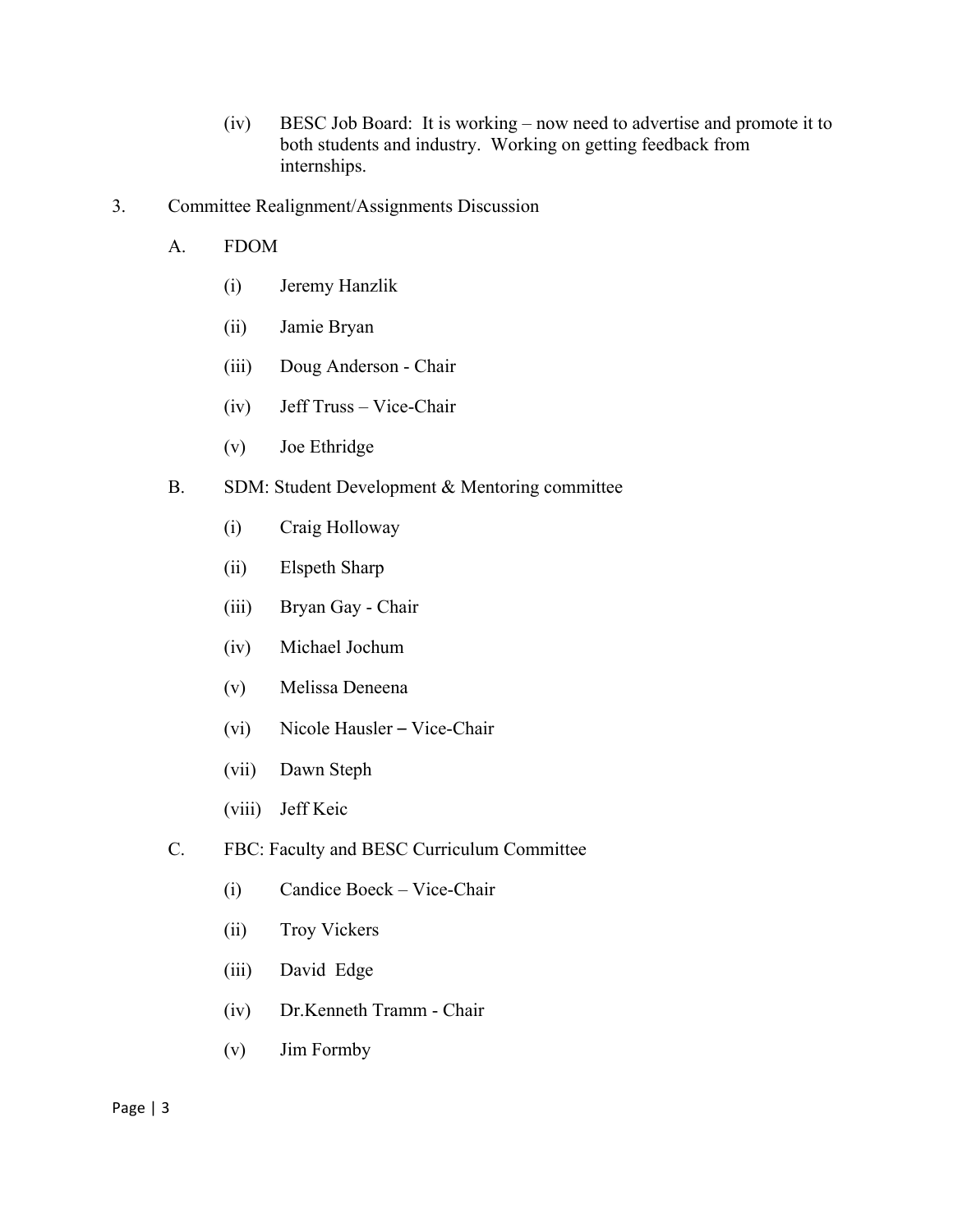- (vi) Brian Gottschalk
- (vii) Craig Pritzloff
- (viii) Laura Fiffick
- D. Motion made to adopt and vote-in the members of each committee as set forth above. Seconded. Motion approved unanimously.
- E. Summary discussion of various classes and degree plans included within the program
- 4. BESC Student Outreach Program and– Rudder Forum
	- A. Student Poster Symposium & NAEP Environmental Professional Internship and Career (EPIC) – Rudder Exhibit Hall
		- (i) Look at Posters;
		- (ii) Thank Expo Partners- GEC, ESE Partners, Modern Geosciences
	- B. Welcome & Student Awards Dr. Heather Wilkinson.
	- C. Poster Awards Dr. Brian Shaw.
- 5. Keynote Address– *Hector Rivero, President & CEO of the Texas Chemical Council*
	- A. Introduction of Alan Sams.- Dr. Leland Pierson
	- B. Keynote Address Introduction- Dr. Alan Sams, Executive Associate Dean.
	- C. Keynote Address- *Hector Rivero, President & CEO of the Texas Chemical Council: The Shale Economy Opportunities and Challenges for the Texas Chemical Industry*
- 6. Lunch- University Club Board, Dr. Sams, Mr. Rivero
- 7. Re-adjourn Board Meeting
	- A. Continue Committee Work
	- B. Metrics Discussion
	- C. Report from NAEP President, Taylor Crawford
	- D. Faculty Report Heather Wilkinson